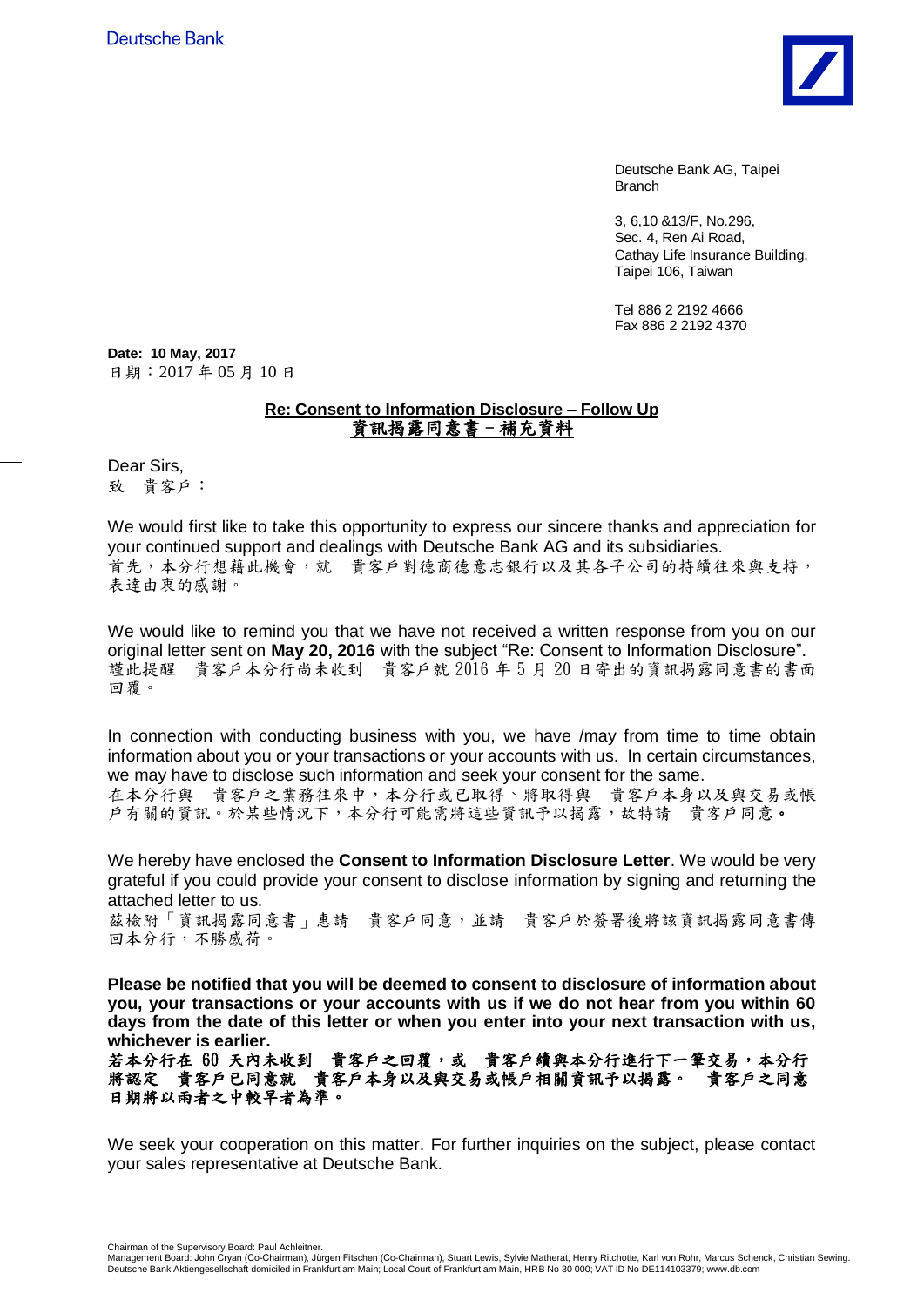

本分行惠請 貴客戶合作概允,即覆為盼。如有任何問題,敬請立即聯繫 貴客戶於本分行之 業務關係代表。

Yours faithfully, 敬祝 商祺

Deutsche Bank AG, Taipei Branch/ 德商德意志銀行臺北分行

Deutsche Bank AG, Offshore Banking Branch 德商德意志銀行國際金融業務分行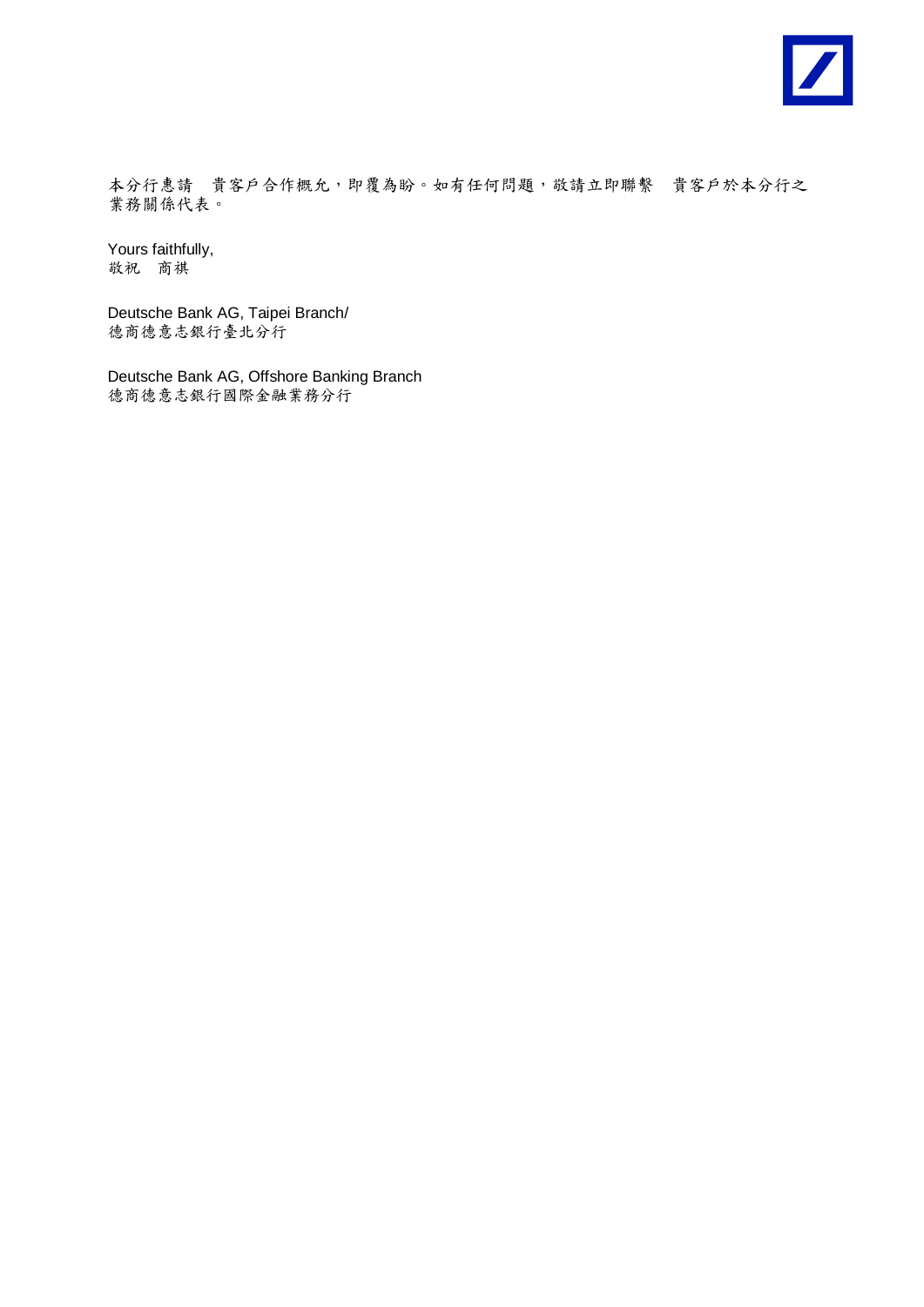

Deutsche Bank AG, Taipei

3, 6,10 &13/F, No.296, Sec. 4, Ren Ai Road, Cathay Life Insurance Building, Taipei 106, Taiwan

Tel 886 2 2192 4666 Fax 886 2 2192 4370

## **CONSENT TO INFORMATION DISCLOSURE** 資訊揭露同意書

I. Bank Confidentiality 銀行保密義務

In connection with the transactions entered into between you and Deutsche Bank AG, Taipei Branch / Deutsche Bank AG, Offshore Banking Branch (the "Bank"), the Bank hereby notifies you that the Bank has a duty to maintain secrecy about any facts related to you of which it may have knowledge. However, the Bank may disclose information concerning you or your transactions or accounts for any purpose (e.g, data processing overseas) if it is permitted or required legally or by any government, regulatory body, registrar or securities exchange to do so, or if you have has consented thereto, or if the Bank is otherwise authorized to disclose.

就台端與德商德意志銀行台北分行/德商德意志銀行國際金融業務分行(下稱「本銀行」)進行之交 易,本銀行謹通知台端,本銀行對所知悉之與台端相關之任何事實負有保密義務。惟本銀行於下述 情得為任何目的(如海外資料處理)將與台端或台端之交易或帳戶相關之資訊予以揭露:依法得揭露 或應揭露或依任何政府、主管機關、登記處或證券交易所之要求揭露,或經台端同意或其他本銀行 經授權進行揭露之情形。

## II. Consent to Disclosure 揭露之同意

In connection with the above and pursuant to the Banking Law of the Republic of China, the Bank hereby requests your consent to the Bank and any branch or subsidiary of Deutsche Bank AG disclosing any information relating to you or your transactions or accounts to: 就上開事項及依中華民國銀行法,本銀行茲請求台端同意本銀行及德商德意志銀行之任何分行或子 公司將與台端或台端之交易或帳戶相關之資訊揭露予下列對象:

(a) any guarantor of, or third party provider of security for, you or your account(s) with the Bank in respect of any banking facility or service provided by the Bank to you; and (a) 就本銀行提供予台端之任何銀行交易額度或服務,為台端或台端開立於本銀行之帳戶擔任保證 人或擔保物提供人之人;及

(b) any other office, branch or subsidiary of Deutsche Bank AG world-wide or the Bank's agent unless the Bank has received contrary written instructions from you; and (b) 除本銀行另自台端收到相反之書面指示外,德商德意志銀行於全球之任何其他辦公室、分行或 子公司或本銀行之代理人;及

(c) any actual or potential assignee, participant or contractual party in connection with any rights or obligations of the Bank in relation to you; and

(c) 就本銀行與台端有關之權利或義務之任何實際或潛在受讓人、參與人或締約對造;及